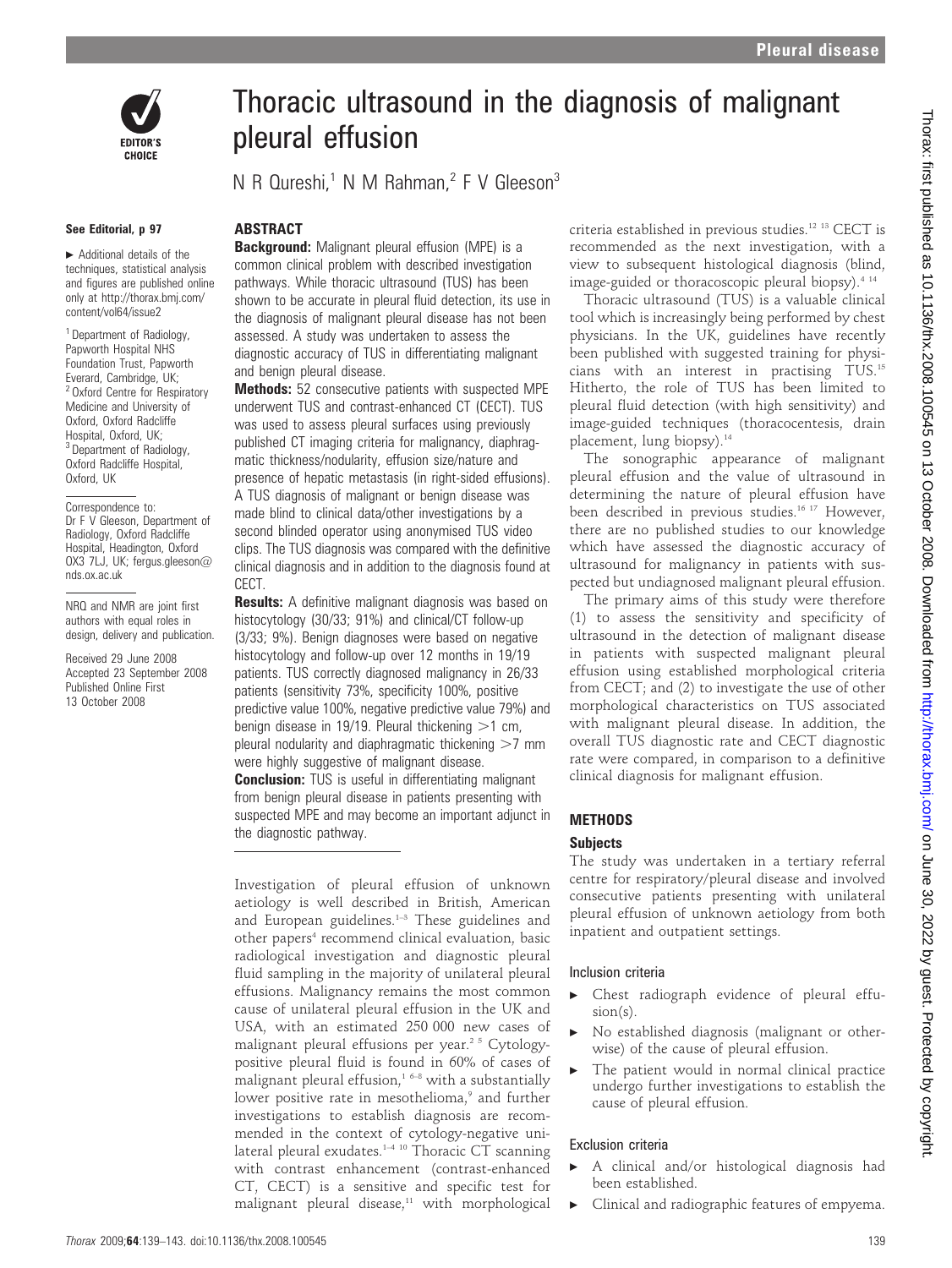The patient was too ill to warrant further investigation in normal clinical practise (eg, moribund patients).

Patients were identified by a respiratory trainee (NMR) and referred for TUS with no clinical information on past history, presenting features or relevant investigations.

We routinely perform a TUS in all patients presenting as above before biopsy, drain insertion or thoracoscopy and, as such, this study was considered an audit of our current practice for which local ethics committee approval is not required in our institution.

## **Ultrasound**

Precise details of the ultrasound technique and operators are given in the online supplement. All patients underwent TUS, before which the most recent chest radiograph was reviewed. TUS was performed without clinical history and previous threedimensional (CT/MRI) imaging data. Anonymised video clips and still images of the examination were generated. From these TUS findings an overall diagnosis of malignant or benign pleural disease was recorded on a reporting proforma (see online supplement). Anonymised TUS data were then reviewed separately by a consultant radiologist experienced in thoracic ultrasound (FVG), blind to clinical history, previous investigations (including radiology), physical status and appearance of the patient. The final results of the blind analysis were recorded by one of the authors (NRQ).

## TUS diagnosis

Morphological criteria established as sensitive and specific to malignant pleural disease on CECT were used as the basis of TUS diagnosis. If a patient had any one of the following criteria on TUS, a diagnosis of malignant disease was recorded:

- Diaphragmatic and parietal pleural nodule or nodules.
- Pleural thickening  $>1$  cm.
- Hepatic metastasis.

A provisional diagnosis of malignant or benign pleural disease was recorded on the proforma prior to other investigations and separately by each operator.

## Contrast-enhanced CT

Precise details of CECT examinations are presented in the online supplement. CECT examinations were reviewed in all cases and were reported blind to the previous TUS result (as the TUS results were anonymised). In 40/52 patients, CECT was conducted in our institution; in 12/52 patients CECT studies had already been performed at the referring hospital. It was not considered ethical to subject these patients to further radiological examination for the purpose of this study. The hard copy CT images from these institutions were reviewed blind to the TUS result. An overall CT diagnosis of malignant or benign disease was recorded based on the criteria of Leung et al,<sup>12</sup> in addition to the presence of metastatic disease or clear intraparenchymal evidence of malignancy (see online supplement).

## Definitive diagnosis

A histocytological diagnosis of malignancy was taken as definitive confirmation of malignant aetiology. Microbiological confirmation (most commonly tuberculosis) was taken as definitive confirmation of benign aetiology. In the absence of the above, the combination of clinical features and/or prolonged radiological follow-up as appropriate was used to define the

final diagnosis. Given that around 8% of patients with apparently benign histology on pleural biopsy develop malignancy over time,<sup>18</sup> all patients with benign disease were followed up (as part of routine clinical practice in our or the host institution) for a minimum of 12 months to confirm that malignant disease did not develop. For the purposes of this study, ''definitive diagnosis'' was considered to be the diagnosis imparted to the patient and on which basis the patient was treated (see Results).

#### Statistical analysis

Details of the statistical analysis are given in the online supplement.

# RESULTS

## **Patients**

From January to September 2005, 52 consecutive patients were recruited. Their baseline characteristics are summarised in table 1.

## Definitive diagnosis

## **Malignancy**

Thirty-three patients of median age 68 years (range 41–89) were diagnosed with malignant disease and 19 patients of median age 68 years (range 22–88) were diagnosed with benign disease (table 1). The mode of final diagnosis is shown in table 2. In 30/ 33 cases (91%) the definitive diagnosis of malignancy was based on histocytological confirmation. In the remaining 3 cases (9%) the diagnosis of pleural malignancy was based on follow-up CT appearances over a period of 6 months in association with a clinical course (including death in all cases) consistent with malignant disease.

## Benign disease

After initial negative histocytological investigations, all cases of benign disease (19/19) were followed up for a minimum period of 12 months. This included patients with positive microbiology or ''inflammation'' on pleural biopsies. There were no clinical or radiological features of malignancy during the followup period.

## TUS overall characteristics

Pleural effusion was right-sided in 32 patients, left-sided in 13 and bilateral in 7 (in which cases the larger effusion was assessed as this was considered to be the clinically relevant side). The effusions were considered large in 13 patients, moderate in 24 and small in 15 cases (table 3). Effusions were anechoic in 47/ 52 (90%), 22 were septated and 5 were diffusely echogenic. Liver ultrasound demonstrated metastases in 2 patients and was the sole abnormality suggestive of malignancy in 1 (table 3).

## TUS diagnoses compared with definitive diagnosis

There was good inter-observer agreement between the two TUS operators in the overall diagnosis of benign or malignant pleural effusion (kappa 0.96,  $p<0.001$ ), and the results of the more experienced operator (FVG) have been used for analysis in all subsequent results.

The diagnosis based on the TUS overall correctly diagnosed 26/33 patients with malignant disease and all 19 patients with benign disease (sensitivity 79% (95% CI 61% to 91%), specificity 100% (95% CI 82% to 100%), positive predictive value (PPV) 100% and negative predictive value (NPV) 73% for differentiating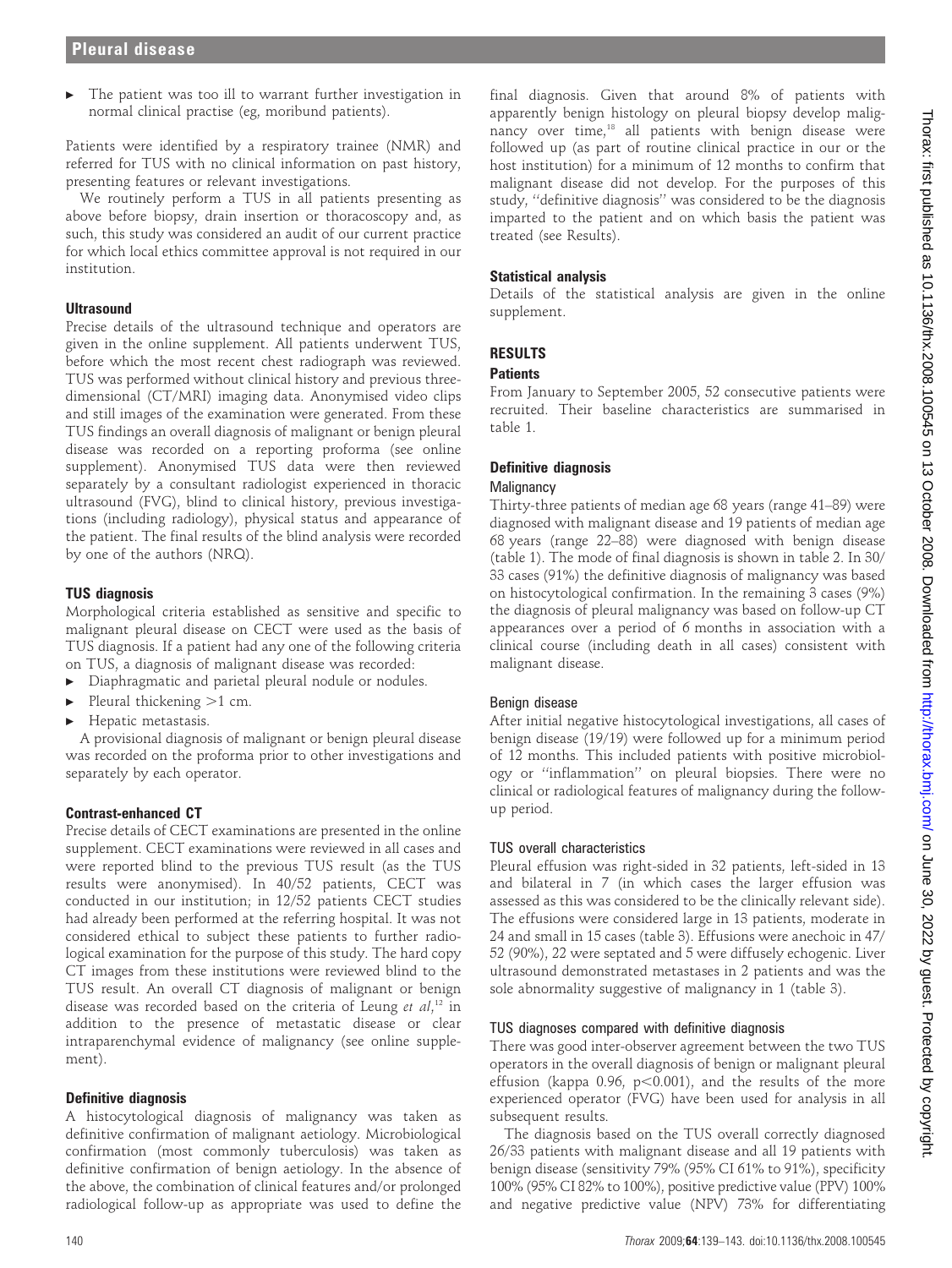Table 1 Summary of baseline patient characteristics and final diagnoses

| <b>Characteristics</b>                               |               |
|------------------------------------------------------|---------------|
| Number of patients                                   | 52            |
| Women                                                | 17            |
| Median (range) age (years)                           | 68 (22-89)    |
| Men                                                  | 35            |
| Median (range) age (years)                           | $61(41 - 86)$ |
| Malignant disease ( $n = 33$ )                       |               |
| Mesothelioma                                         | $14*$         |
| Adenocarcinoma                                       | 13            |
| Lymphoma                                             | 2             |
| Small cell lung carcinoma                            | 2             |
| Squamous cell lung carcinoma                         |               |
| Bronchogenic carcinoma (radiological diagnosis only) | 1             |
| Benign disease $(n = 19)$                            |               |
| Congestive cardiac failure                           | 6             |
| Benign pleural fibrosis                              | 7             |
| Parapneumonic effusion                               | 2             |
| Tuberculous pleuritis                                | 2             |
| Benign asbestos-related effusion                     | 1             |
| Constrictive pericarditis                            |               |

\*12 cases of mesothelioma were diagnosed histocytologically; the remaining 2 were diagnosed on clinical and radiological follow-up with a history of asbestos exposure.

malignant from benign pleural disease with a likelihood ratio  $(LR+ve) =$  infinite).

Parietal pleural thickening was detected in 21 patients, measuring  $>1$  cm in 14/33 (42%) patients with a malignant effusion and 1/19 (5%) patients with a benign effusion ( $\chi^2$  1df 8.11,  $p = 0.004$ ), and <1 cm in 2/33 (6%) malignant and 4/19 (21%) benign patients ( $\chi^2$  1df 2.66, p = 0.10). Using a TUS threshold value of pleural thickening  $>1$  cm as suggestive of malignancy, TUS has a sensitivity of 42% (95% CI 26% to 61%), specificity 95% (95% CI 74% to 99%), PPV 93% and NPV 49% for differentiating malignant from benign disease (LR+ve =  $8.4$ ; see fig 1a and fig 1b in online supplement).

The presence of nodular pleural thickening was observed in 14/33 patients (42%) with malignant effusions and in 0/19 benign cases ( $\chi^2$  1df 11.03, p = 0.009), giving a sensitivity of 42% (95% CI 26% to 61%), specificity 100% (95% CI 82% to 100%), PPV 100% and NPV 50%, LR+ve = infinite).

Thickening/nodularity of the visceral pleura was detected on TUS in 5/33 patients with malignant effusions (15%) and 0/19 benign cases (sensitivity 15%), and was not seen on CECT in any case.

#### Other TUS morphological characteristics

Visceral pleural thickening was observed in five patients (all with malignancy) and occurred in the absence of associated parietal pleural thickening in four cases (see fig 2 in online supplement).

Pleural thickening was hypoechoic relative to the intercostal muscles in all patients with benign pleural thickening ( $n = 5$ ; see fig 3a and 3b in online supplement). In malignant pleural thickening, echotexture was non-specific and appeared hypoechoic, hyperechoic or isoechoic.

The morphological characteristics of the diaphragm were compared between malignant and benign groups. Resolution of all five layers of the diaphragm was not possible in 10/33 patients (30%) with malignant effusions and 1/19 (5%) patients with a benign effusion ( $\chi^2$  1df 4.53, p = 0.033; see fig 4a in online supplement). Diaphragmatic nodules measuring 2–22 mm in size

#### Table 2 Method of final diagnosis

| Malignant disease ( $n = 33$ )               |  |
|----------------------------------------------|--|
| Pleural histology:<br>14                     |  |
| Percutaneous biopsy<br>10                    |  |
| Thoracoscopic biopsy<br>4                    |  |
| Other histology:<br>5                        |  |
| Bronchoscopy<br>2                            |  |
| 2<br>Supraclavicular lymph node biopsy       |  |
| Axillary lymph node biopsy                   |  |
| Pleural fluid cytology:<br>11                |  |
| 3<br>Clinical follow-up and repeat radiology |  |
| Total<br>33                                  |  |
| Benign disease* ( $n = 19$ )                 |  |
| Pleural histology†:<br>ĥ                     |  |
| Percutaneous biopsy<br>4                     |  |
| Thoracoscopic biopsy<br>2                    |  |
| Other histology:<br>3                        |  |
| Supraclavicular lymph node biopsy<br>2       |  |
| Pericardectomy<br>1                          |  |
| Pleural fluid cytology negative<br>10        |  |
| Total<br>19                                  |  |

Pleural fluid cytology was taken as confirmation of malignancy only in the presence of a confident histopathology opinion reporting confirmed malignant cells on cytology  $\pm$ immunostaining as required. In these cases, no further investigation to establish diagnosis was required. Negative pleural fluid cytology was not taken as definitive proof of benign aetiology (hence clinical follow-up as below was pursued). \*All patients with a diagnosis of benign disease were followed up for a period of 12 months (at our institution or the referring institution), in which time there was no evidence of malignancy developing within the pleura or elsewhere as the cause of the presenting pleural effusion.

{Two patients underwent non-diagnostic percutaneous pleural biopsy and subsequent diagnostic thoracoscopy. These patients are only listed once as thoracoscopic biopsies.

were identified in 10/33 patients with a malignant effusion and in none of the patients with a benign effusion (table 3 and fig 4b in online supplement). The diaphragm was thickened in 23 patients; this was nodular/irregular in 15 cases (fig 4c in online supplement) and smooth in 8. Using a TUS threshold value of diaphragmatic thickness of  $>7$  mm as suggestive of malignancy, TUS has a sensitivity of 42% (95% CI 26% to 61%), specificity of 95% (95% CI 74% to 99%), PPV 93% and NPV 49% (LR+ve = 8.4) for differentiating malignant from benign disease.

## CT diagnosis

The median time interval between the CT examinations and the ultrasound examination was 1 day (range 0–41 days). CT correctly differentiated malignant from benign pleural effusion in 49/52 patients (sensitivity 97% (95% CI 84% to 99%), specificity 89% (95% CI 67% to 99%), PPV 94% and NPV 94%, LR+ve =  $8.8$ ). CT identified two patients as false positive (ie, scored malignant on CT, final diagnosis benign). Both of these patients had extensive supraclavicular and mediastinal lymphadenopathy with distortion of the airways and bilateral effusions suggestive of lymphoma. Subsequent ultrasoundguided core biopsy of the supraclavicular lymphadenopathy diagnosed tuberculosis in both cases.

## TUS versus CT diagnosis

Comparison of TUS and CECT diagnosis is made as CECT is considered to be the gold standard investigation for patients with suspected malignant effusion. The CECT true positive rate was 97% (32/33) compared with 79% (26/33) for TUS. Of the seven patients with a false negative diagnosis on TUS, in six the pleural surfaces appeared normal on both US and CT and the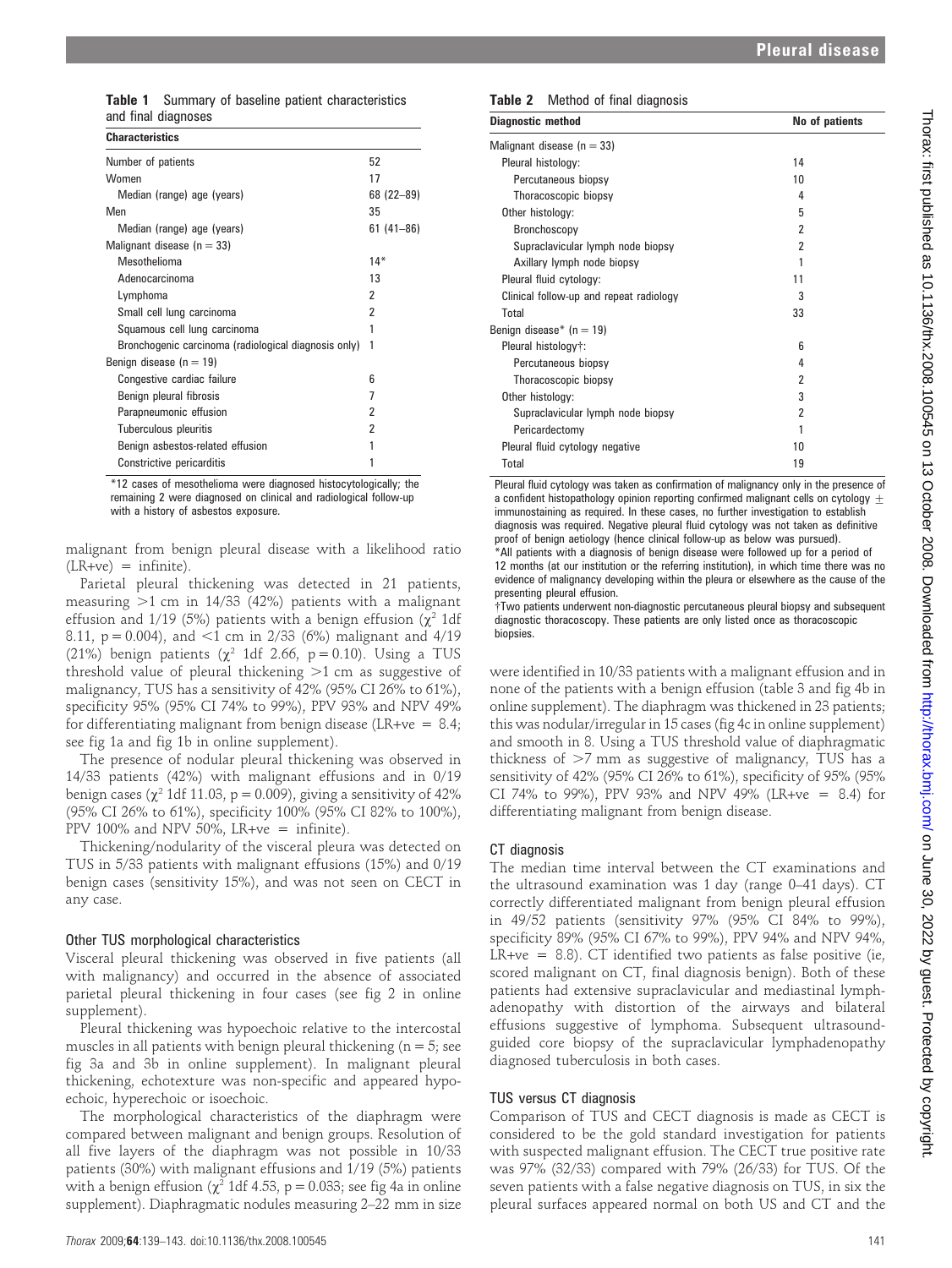|                   | <b>Table 3</b> Sonographic findings in patients with malignant and benign |  |  |  |  |
|-------------------|---------------------------------------------------------------------------|--|--|--|--|
| pleural effusions |                                                                           |  |  |  |  |

| Sonographic finding                        | <b>Malignant</b><br>disease<br>$(n = 33)$ | <b>Benign</b><br>disease<br>$(n = 19)$ | p value<br>(Fisher<br>exact $\chi^2$ ) |  |
|--------------------------------------------|-------------------------------------------|----------------------------------------|----------------------------------------|--|
| Parietal pleural thickening                | 16                                        | 5                                      | 0.090                                  |  |
| $>1$ cm                                    | 14                                        | 1                                      | 0.004                                  |  |
| $<$ 1 cm                                   | 2                                         | 4                                      | 0.175                                  |  |
| Nodular                                    | 14                                        | 0                                      | 0.001                                  |  |
| Smooth                                     | $\overline{2}$                            | 5                                      | 0.085                                  |  |
| Visceral pleural thickening/<br>nodularity | 5                                         | 0                                      | 0.145                                  |  |
| Diaphragmatic thickening                   | 19                                        | 4                                      | 0.019                                  |  |
| Nodular                                    | 15                                        | 0                                      | < 0.001                                |  |
| Smooth                                     | 4                                         | 4                                      | 0.443                                  |  |
| Diaphragmatic nodules                      | 10                                        | 0                                      | 0.009                                  |  |
| Size of effusion                           |                                           |                                        |                                        |  |
| Small                                      | 9                                         | 6                                      | 0.541                                  |  |
| Moderate                                   | 17                                        | 7                                      | 0.391                                  |  |
| Large                                      | 7                                         | 6                                      | 0.510                                  |  |
| Nature of effusion                         |                                           |                                        |                                        |  |
| Anechoic/simple                            | 14                                        | 11                                     | 0.389                                  |  |
| Anechoic/septated                          | 14                                        | 8                                      | 1.000                                  |  |
| Echogenic                                  | 5                                         | 0                                      | 0.145                                  |  |
| Liver metastases*                          | $\overline{2}$                            | 0                                      | 0.527                                  |  |
| Overall TUS diagnostic rate†               | 26/33                                     | 19/19                                  | N/A                                    |  |
|                                            | Sensitivity 79%                           | Specificity<br>100%                    |                                        |  |
|                                            | $NPV = 73%$                               | $PPV = 100%$                           |                                        |  |

NPV, negative predictive value; PPV, positive predictive value; TUS, thoracic ultrasound.

\*Liver metastases were the sole abnormality detected in one patient on TUS. {Diagnostic rate of TUS based on the criteria mentioned in the Methods section (ie, diaphragmatic and parietal pleural nodule or nodules, pleural thickening  $>1$  cm or hepatic metastasis).

CT diagnosis of malignancy was based on the presence of intraparenchymal masses, nodal enlargement or pulmonary metastasis. In the remaining patient (false negative on both CECT and TUS) there was a previous history of asbestos exposure, smooth pleural thickening on CT scanning which was not visualised on TUS and subsequent thoracoscopic-guided biopsy showed benign fibrinous thickening. A repeat CT scan performed 3 months later due to increasing chest pain and clinical deterioration showed increased pleural thickening and a clinicoradiological diagnosis of mesothelioma was made. The patient's clinical course was consistent with this diagnosis (death occurred 2 weeks later). Benign disease  $(n = 19)$  was correctly diagnosed in all cases using TUS and in 89% (17/19) using CECT (tuberculosis misdiagnosed as malignancy in two cases as above).

# **DISCUSSION**

This is the first analysis to specifically assess the usefulness of TUS in the diagnosis of suspected malignant pleural effusion. The ''definitive'' diagnosis used in this patient population was well defined and included clinical follow-up data of 12 months for all patients with presumed benign disease. Hitherto, TUS has been used as a technique to confirm the presence of fluid, assess fluid characteristics (eg, septated/echogenic) or to guide intervention. Using similar morphological criteria as those used in CECT, $12$  our results show that TUS is able to distinguish malignant from benign effusions with an overall sensitivity of 79% and specificity of 100% (table 3). These figures are comparable to the previously published data on diagnosis of

Table 4 Sensitivities and specificities for ultrasound and CTdetermined criteria that are suggestive of malignant pleural disease.

| This study<br>$(n = 52)$<br><b>Ultrasound</b> |                           | $(n = 74)$         |                           |  |
|-----------------------------------------------|---------------------------|--------------------|---------------------------|--|
|                                               |                           | <b>CT</b> scanning |                           |  |
| <b>Sensitivity</b><br>(%)                     | <b>Specificity</b><br>(%) | Sensitivity<br>(%) | <b>Specificity</b><br>(%) |  |
| 42                                            | 95                        | 56                 | 88                        |  |
| 42                                            | 100                       | 36                 | 85                        |  |
| 15                                            | 100                       | NA.                | <b>NA</b>                 |  |
| Diaphragmatic thickening 42                   | 95                        | ΝA                 | <b>NA</b>                 |  |
| 30                                            | 95                        | NA.                | <b>NA</b>                 |  |
| 30                                            | 100                       | ΝA                 | <b>NA</b>                 |  |
| 79                                            | 100                       | 72                 | 83                        |  |
|                                               |                           |                    | Leung et $a^{12}$         |  |

NA, not assessed.

malignant effusion with CECT alone (table 4), although this was not the primary aim of the study. TUS is a quick, relatively inexpensive and harmless procedure which is increasingly being performed by chest physicians; if these results are confirmed in larger studies, TUS may become a valuable adjunct in the diagnosis of malignant pleural effusion.

Beyond the criteria defined in previous CT studies, we have found several TUS morphological features apparently associated with malignant pleural effusion. In the absence of parietal pleural thickening, visceral thickening and visceral nodularity were associated with malignancy and not apparently visible on CECT. Necropsy reports have shown that the parietal pleura may be less frequently involved with metastatic disease than the visceral pleura.19 This suggested pathogenesis would be in keeping with our findings in which 4/5 patients demonstrated visceral pleural thickening or nodularity suggestive of visceral deposits in the absence of associated parietal pleural thickening.

Diaphragmatic abnormalities have been shown in this study to predict malignant disease. The normal diaphragm is usually well defined on TUS (due to the presence of fluid in the costophrenic recess),  $<$ 5 mm thick and divided into five distinct layers sonographically. Inability to resolve diaphragmatic layers, the presence of diaphragmatic nodules and diaphragm thickness of .7 mm were associated with malignant pleural disease in this study. TUS appears to be more sensitive than CECT in demonstrating visceral pleural disease and diaphragmatic nodularity.

Although previous studies suggest that differentiating malignant parietal pleural thickening and chronic pleural fibrosis can be difficult on TUS,<sup>20</sup> our results suggest that TUS is relatively accurate. In our series, six patients were diagnosed with chronic pleural fibrosis following percutaneous or thoracoscopic biopsy and TUS diagnosed all six cases as benign. In contrast to this, the CT appearances were highly suspicious of malignancy in one patient, indeterminate in one and benign in four cases.

Of the seven false negative cases on TUS, six (86%) had normal pleural surfaces when assessed by CECT. The absence of detectable pleural disease on thoracic CT in the presence of a malignant pleural effusion has been previously reported.<sup>21</sup> In this case, CECT has the clear advantage over TUS of being able to assess for the presence of disease elsewhere (eg, lung parenchyma, mediastinal nodes, distant metastases), although TUS may be used to assess for the presence of liver metastasis, which was the only abnormality found in one patient.